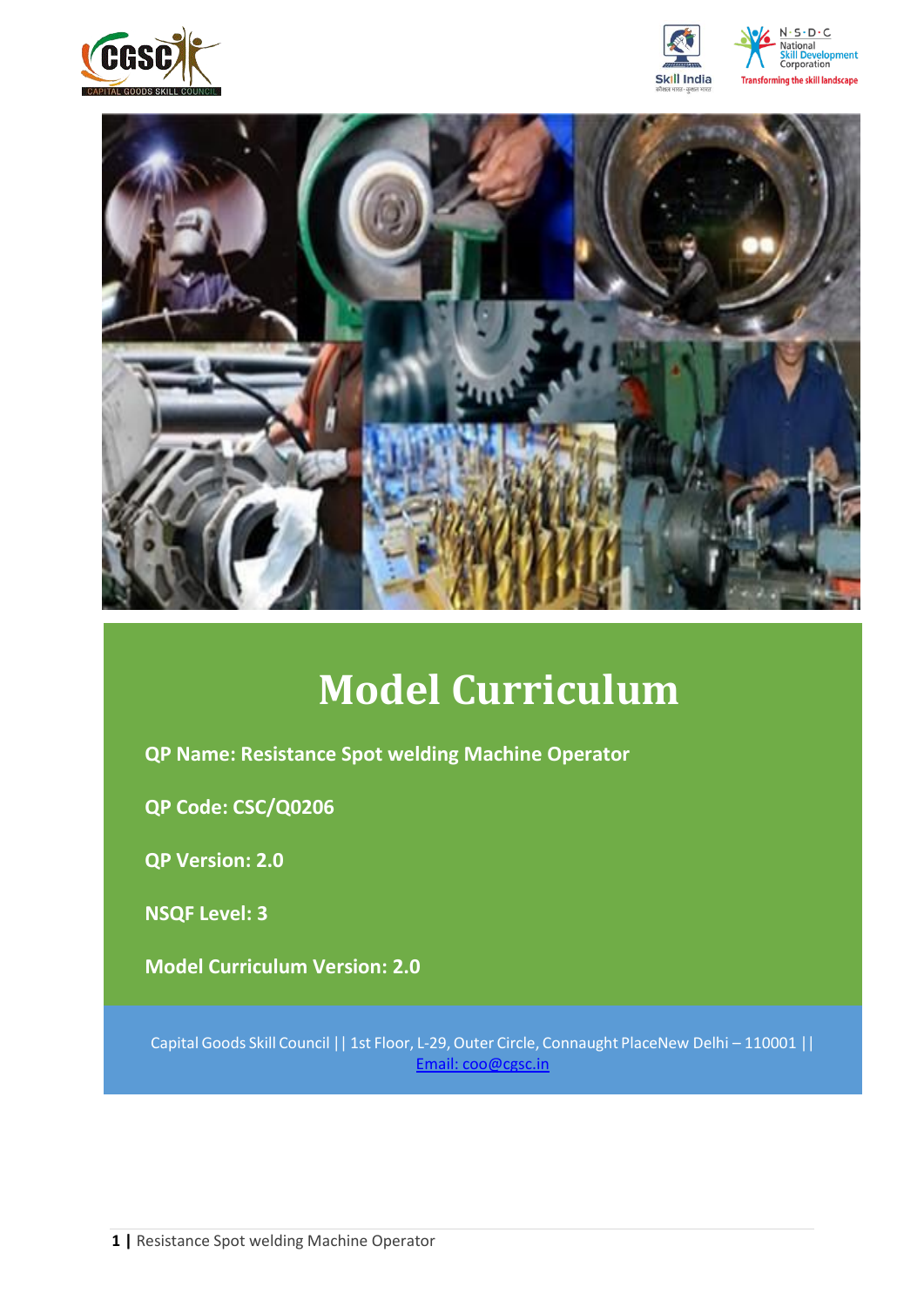



## **Table of Contents**

| Module 1: Introduction to the role of a Resistance Spot welding Machine Operator 5 |  |
|------------------------------------------------------------------------------------|--|
|                                                                                    |  |
| Module 3: Process of coordinating with co-workers to achieve work efficiency       |  |
|                                                                                    |  |
|                                                                                    |  |
|                                                                                    |  |
|                                                                                    |  |
|                                                                                    |  |
|                                                                                    |  |
|                                                                                    |  |
|                                                                                    |  |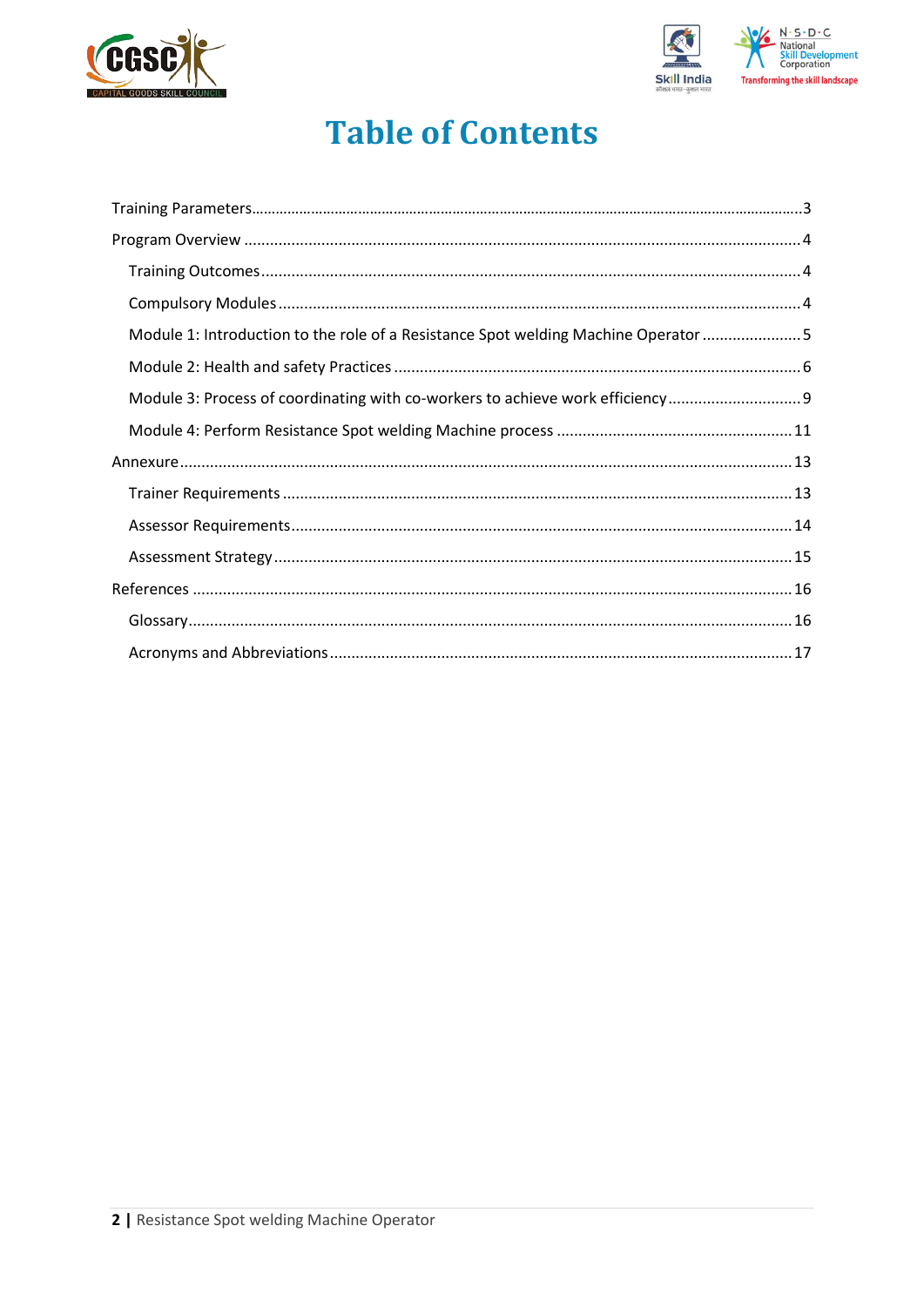



## **Training Parameters**

<span id="page-2-0"></span>

| <b>Sector</b>                                                     | Capital Goods                                                                                                                                                                                                                                                        |
|-------------------------------------------------------------------|----------------------------------------------------------------------------------------------------------------------------------------------------------------------------------------------------------------------------------------------------------------------|
| <b>Sub-Sector</b>                                                 | 1. Machine Tools<br>2. Dies, Moulds and Press Tools<br>3. Plastics Manufacturing Machinery<br>4. Textile Manufacturing Machinery<br>5. Process Plant Machinery<br>6. Electrical and Power Machinery<br>7. Light Engineering Goods                                    |
| <b>Occupation</b>                                                 | <b>Welding and Cutting</b>                                                                                                                                                                                                                                           |
| Country                                                           | India                                                                                                                                                                                                                                                                |
| <b>NSQF Level</b>                                                 | 3                                                                                                                                                                                                                                                                    |
| Aligned to NCO/ISCO/ISIC Code                                     | NCO-2015/7212.0300                                                                                                                                                                                                                                                   |
| <b>Minimum Educational Qualification and</b><br><b>Experience</b> | Ability to Read and Write with 5 years experience<br>Or<br>5th Class Pass with 3 years experience<br>Or<br>8th Class Pass with 1year experience<br>Or<br>8th Class Pass + ITI (1year)<br>Or<br>Assistant Manual Metal Welder NSQF - Level 2 with 1year<br>experience |
| <b>Pre-Requisite License or Training</b>                          | <b>NA</b>                                                                                                                                                                                                                                                            |
| <b>Minimum Job Entry Age</b>                                      | 18 years                                                                                                                                                                                                                                                             |
| <b>Last Reviewed On</b>                                           | 31/03/2022                                                                                                                                                                                                                                                           |
| <b>Next Review Date</b>                                           | 31/03/2025                                                                                                                                                                                                                                                           |
| <b>NSQC Approval Date</b>                                         | 31/03/2022                                                                                                                                                                                                                                                           |
| <b>QP Version</b>                                                 | 2.0                                                                                                                                                                                                                                                                  |
| <b>Model Curriculum Creation Date</b>                             | 31/03/2022                                                                                                                                                                                                                                                           |
| Model Curriculum Valid Up to Date                                 | 31/03/2025                                                                                                                                                                                                                                                           |
| <b>Model Curriculum Version</b>                                   | 2.0                                                                                                                                                                                                                                                                  |
| <b>Minimum Duration of the Course</b>                             | 330 Hours 00 Minutes                                                                                                                                                                                                                                                 |
| <b>Maximum Duration of the Course</b>                             | 330 Hours 00 Minutes                                                                                                                                                                                                                                                 |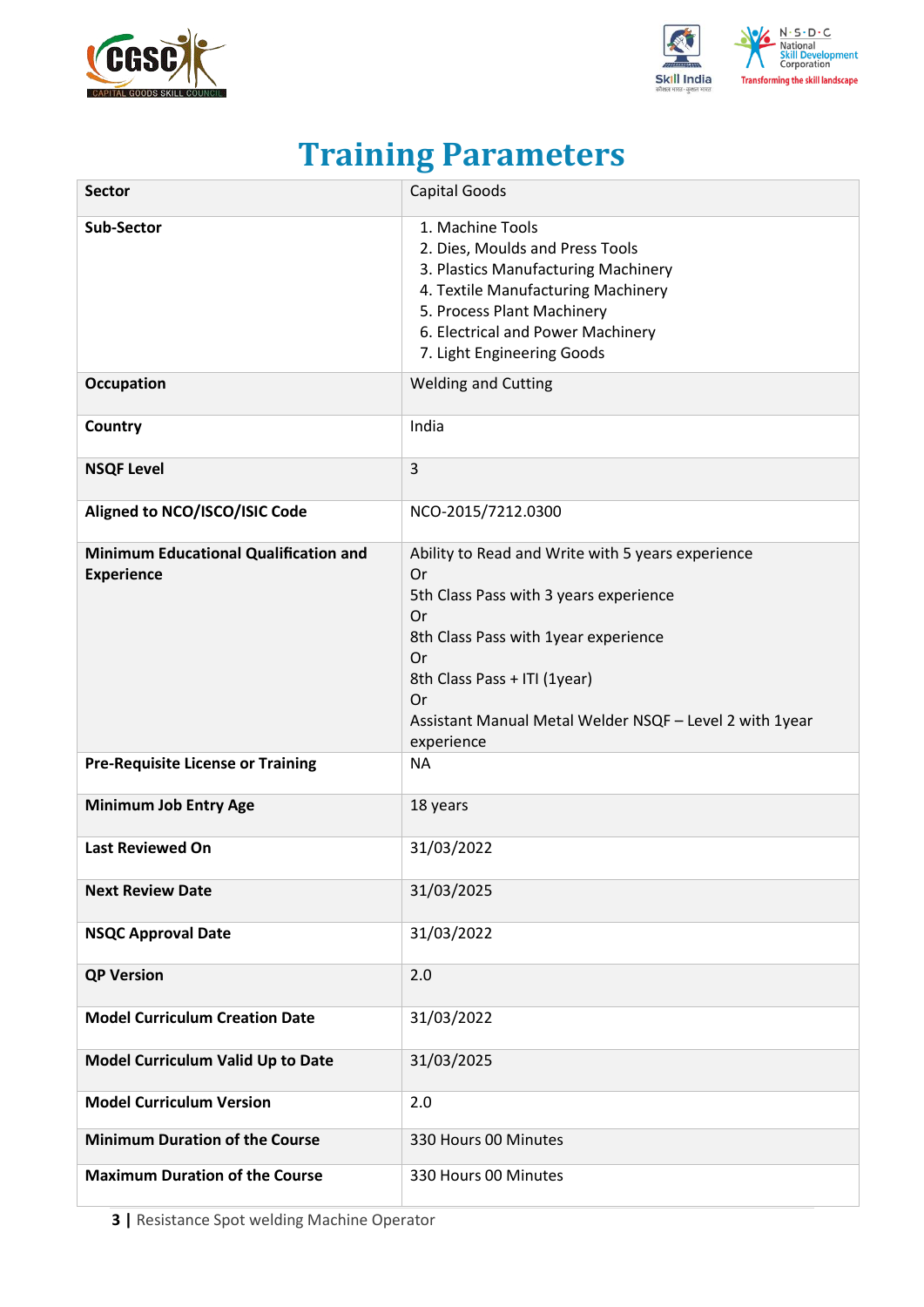



## **Program Overview**

<span id="page-3-0"></span>This section summarizes the end objectives of the program along with its duration.

### <span id="page-3-1"></span>**Training Outcomes**

<span id="page-3-2"></span>At the end of the program, the learner should have acquired the listed knowledge and skills.

- Perform preparatory activities such as identification of raw material, tools and equipment, lifting of workpiece, inspection of tools and equipment etc.
- Perform resistance spot welding process by following organisational procedure.
- Perform post-welding operations such as inspection, quality check, cleaning etc.
- Work effectively and efficiently as per schedules and timelines.
- Implement safety practices.
- Optimize the use of resources to ensure less wastage and maximum conservation.

### **Compulsory Modules**

The table lists the modules and their duration corresponding to the Compulsory NOS of the QP.

| <b>NOS and Module Details</b>                                                                                            | <b>Theory</b><br><b>Duration</b> | <b>Practical</b><br><b>Duration</b> | On-the-Job<br><b>Training</b><br><b>Duration</b><br>(Mandatory) | On-the-Job<br><b>Training Duration</b><br>(Recommended) | <b>Total</b><br><b>Duration</b> |
|--------------------------------------------------------------------------------------------------------------------------|----------------------------------|-------------------------------------|-----------------------------------------------------------------|---------------------------------------------------------|---------------------------------|
| <b>Bridge Module</b>                                                                                                     |                                  |                                     |                                                                 |                                                         |                                 |
| Module 1: Introduction to the<br>role of a Resistance Spot<br>welding Machine Operator                                   | 8:00                             | 0:00                                | 0:00                                                            | 00:00                                                   | 8:00                            |
| CSC/N1335 - Follow the<br>health and safety practices<br>at work<br><b>NOS Version-2.0</b><br><b>NSQF Level-3</b>        | 24:00                            | 36:00                               | 0:00                                                            | 0:00                                                    | 60:00                           |
| Module 2: Health and safety<br>practices                                                                                 | 24:00                            | 36:00                               | 0:00                                                            | 00:00                                                   | 60:00                           |
| CSC/N1336 - Coordinate<br>with co-workers to achieve<br>work efficiency<br><b>NOS Version-2.0</b><br><b>NSQF Level-3</b> | 20:00                            | 30:00                               | 0:00                                                            | 00:00                                                   | 50:00                           |
| Module 3: Process of<br>coordinating with co-workers<br>to achieve work efficiency                                       | 20:00                            | 30:00                               | 0:00                                                            | 00:00                                                   | 50:00                           |
| CSC/N0206 - Weld joints<br>using resistance spot welding<br>machines<br>NOS Version No. - 2.0<br>NSQF Level-3            | 72:00                            | 140:00                              | 0:00                                                            | 00:00                                                   | 212:00                          |
| Module 4: Perform resistance<br>spot welding process                                                                     | 72:00                            | 140:00                              | 0:00                                                            | 00:00                                                   | 212:00                          |
| <b>Total Duration</b>                                                                                                    | 120:00                           | 210:00                              | 0:00                                                            | 00:00                                                   | 330:00                          |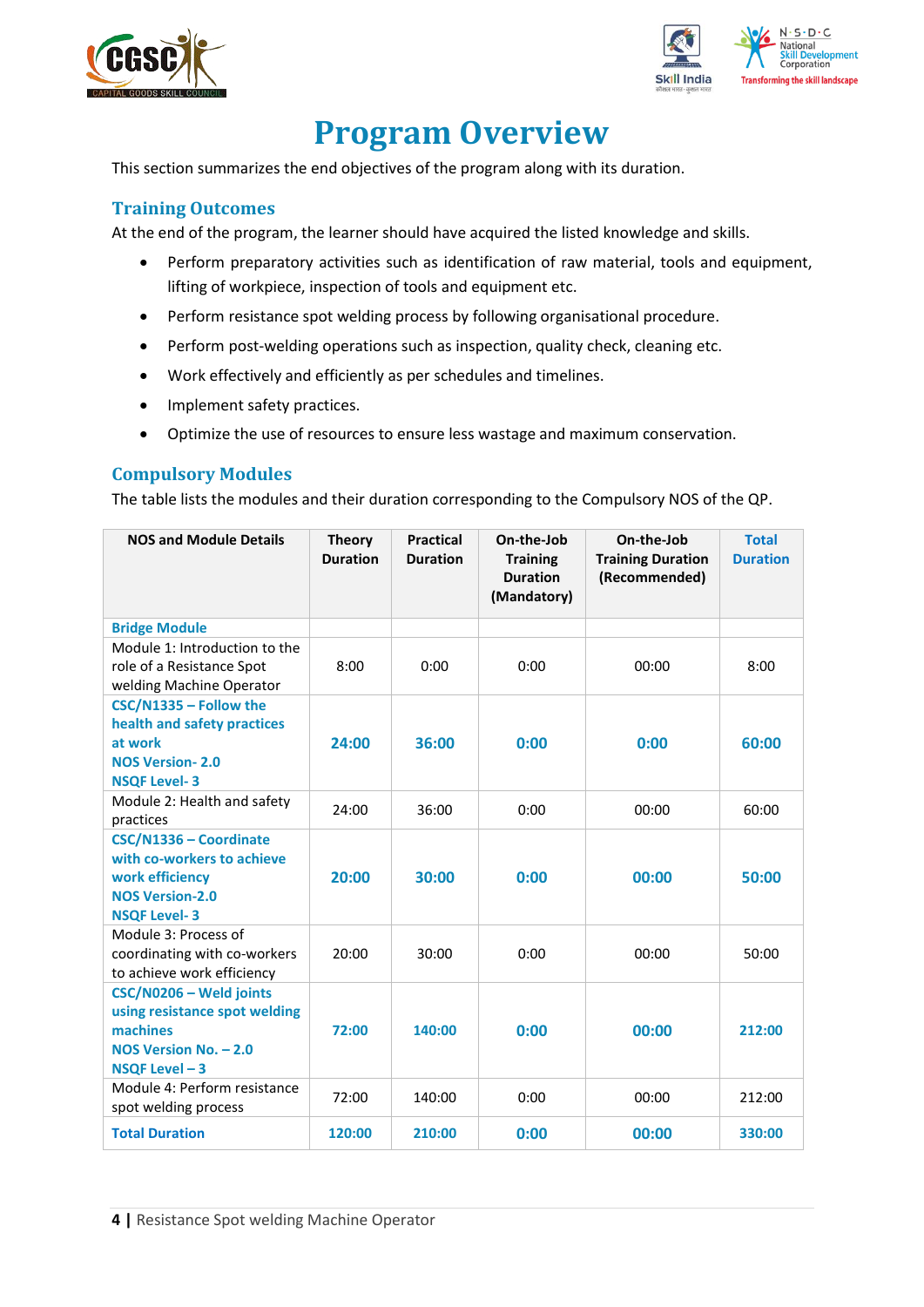



## **Module Details**

## **Module 1: Introduction to the role of a Resistance Spot welding Machine Operator**

## *Bridge module*

### **Terminal Outcomes:**

• Discuss the role and responsibilities of a Resistance Spot welding Machine Operator.

| Duration: 08:00                                                                                 | Duration: 00:00                          |  |  |  |
|-------------------------------------------------------------------------------------------------|------------------------------------------|--|--|--|
| Theory - Key Learning Outcomes                                                                  | <b>Practical - Key Learning Outcomes</b> |  |  |  |
| List the role and responsibilities of a<br>٠<br>Spot welding Machine<br>Resistance<br>Operator. |                                          |  |  |  |
| Discuss the job<br>opportunities of a<br>Resistance Spot welding<br>Machine<br>Operator.        |                                          |  |  |  |
| Describe the size and scope of the capital<br>٠<br>good industry and its sub-sectors.           |                                          |  |  |  |
| Explain about Indian capital goods<br>manufacturing market.                                     |                                          |  |  |  |
| Discuss the standards and procedures<br>involved in the different operations of<br>welding.     |                                          |  |  |  |
| <b>Classroom Aids:</b>                                                                          |                                          |  |  |  |
| Whiteboard, marker pen, projector, standard checklists and schedules                            |                                          |  |  |  |
| <b>Tools, Equipment and Other Requirements</b>                                                  |                                          |  |  |  |
|                                                                                                 |                                          |  |  |  |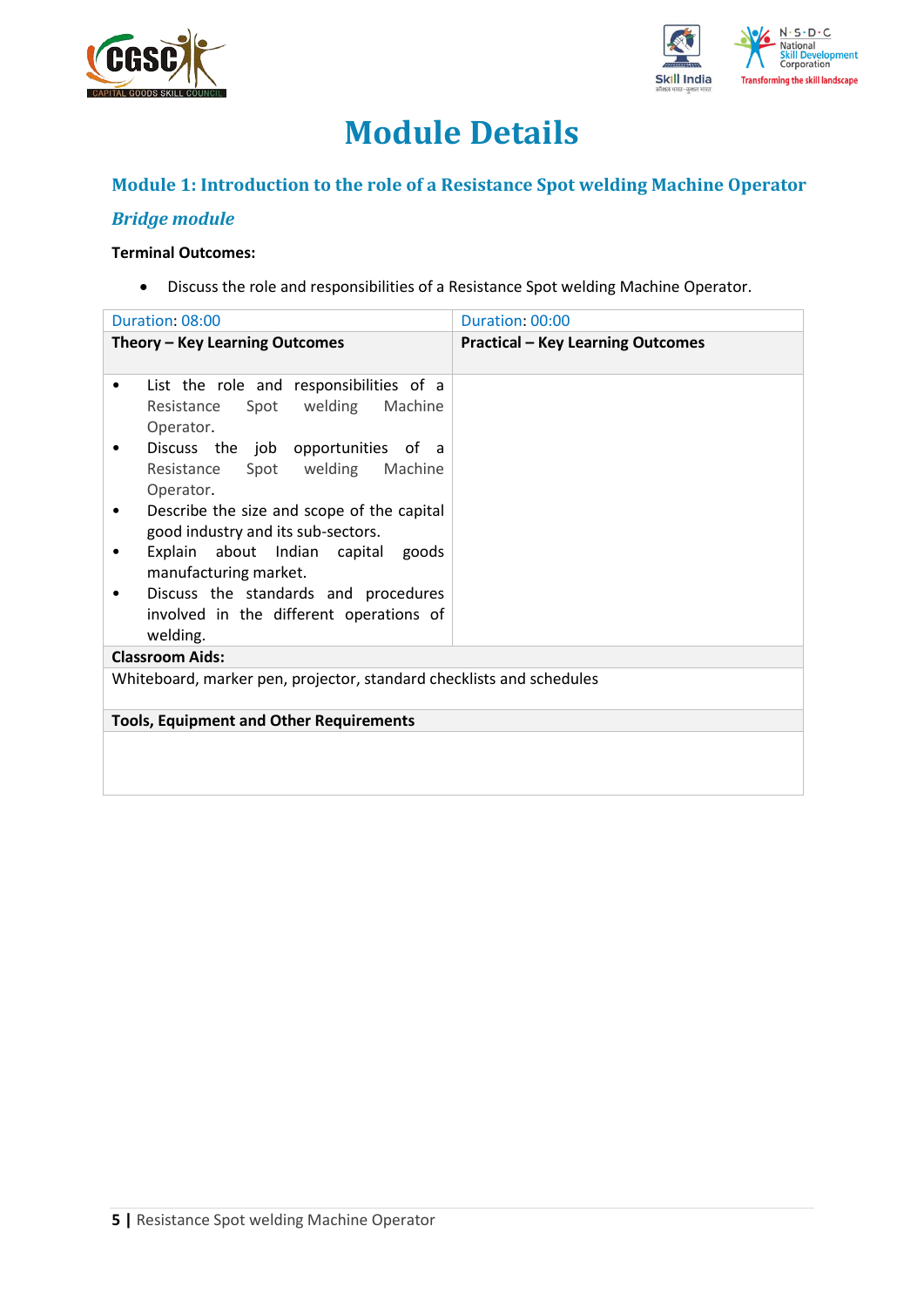



## **Module 2: Health and safety Practices** *Mapped to CSC/N1335 v2.0*

#### **Terminal Outcomes:**

- Demonstrate ways to maintain personal health and safety.
- Describe the process of assisting in hazard management.
- Explain how to check the first aid box, firefighting and safety equipment.
- Describe the process of assisting in waste management.
- Explain the importance of following the fire safety guidelines.
- Explain the importance of following the emergency and first-aid procedures.
- Demonstrate the process of carrying out relevant documentation and review.

| Duration: 20:00                                                                                                                                                                                                                                                                                                                                                                                                                                                                                                                                                                                                                                                                                                                                                                                                                                                                                                                                                                                                                                                                                                                                                                                                                                                                                                                                                                                                                                                                                                                              | Duration: 40:00                                                                                                                                                                                                                                                                                                                                                                                                                                                                                                                                                                                                                                                                                                                                                                                                                                                                                                                                                                                                                                |
|----------------------------------------------------------------------------------------------------------------------------------------------------------------------------------------------------------------------------------------------------------------------------------------------------------------------------------------------------------------------------------------------------------------------------------------------------------------------------------------------------------------------------------------------------------------------------------------------------------------------------------------------------------------------------------------------------------------------------------------------------------------------------------------------------------------------------------------------------------------------------------------------------------------------------------------------------------------------------------------------------------------------------------------------------------------------------------------------------------------------------------------------------------------------------------------------------------------------------------------------------------------------------------------------------------------------------------------------------------------------------------------------------------------------------------------------------------------------------------------------------------------------------------------------|------------------------------------------------------------------------------------------------------------------------------------------------------------------------------------------------------------------------------------------------------------------------------------------------------------------------------------------------------------------------------------------------------------------------------------------------------------------------------------------------------------------------------------------------------------------------------------------------------------------------------------------------------------------------------------------------------------------------------------------------------------------------------------------------------------------------------------------------------------------------------------------------------------------------------------------------------------------------------------------------------------------------------------------------|
| Theory - Key Learning Outcomes                                                                                                                                                                                                                                                                                                                                                                                                                                                                                                                                                                                                                                                                                                                                                                                                                                                                                                                                                                                                                                                                                                                                                                                                                                                                                                                                                                                                                                                                                                               | <b>Practical - Key Learning Outcomes</b>                                                                                                                                                                                                                                                                                                                                                                                                                                                                                                                                                                                                                                                                                                                                                                                                                                                                                                                                                                                                       |
| Explain the recommended practices to be<br>$\bullet$<br>followed<br>to<br>ensure protection<br>from<br>infections and transmission to others, such<br>as the use of hand sanitiser and face mask.<br>Explain the importance and process of<br>٠<br>checking the work conditions, assessing<br>the potential health and safety risks, and<br>take appropriate measures to mitigate<br>them.<br>Explain the importance and process of<br>$\bullet$<br>selecting and using the appropriate PPE<br>relevant to the task and work conditions.<br>Explain the recommended techniques to<br>$\bullet$<br>be followed while lifting and moving heavy<br>objects to avoid injury.<br>Explain the importance of following the<br>$\bullet$<br>manufacturer's instructions and workplace<br>safety guidelines while working on heavy<br>machinery, tools and equipment.<br>Explain the importance and process of<br>٠<br>identifying existing and potential hazards<br>at work.<br>Describe the process of assessing the<br>$\bullet$<br>potential risks and injuries associated with<br>the various hazards.<br>Explain how to prevent<br>minimise<br>or<br>٠<br>different types of hazards.<br>Explain how<br>handle<br>to<br>store<br>and<br>$\bullet$<br>hazardous materials safely.<br>Explain the importance of ensuring the<br>$\bullet$<br>first aid box is updated with the relevant<br>first aid supplies.<br>Describe the process of checking and<br>testing the firefighting and various safety<br>equipment to ensure they are in a usable | Demonstrate the use of appropriate<br>$\bullet$<br>Protective<br>Equipment<br>Personal<br>(PPE)<br>relevant to the task and work conditions.<br>Demonstrate how to handle hazardous<br>٠<br>materials safely.<br>Demonstrate the process of testing the<br>٠<br>firefighting and various safety equipment<br>to ensure they are in usable condition.<br>Demonstrate the process of recycling and<br>$\bullet$<br>different<br>types<br>of<br>disposing<br>waste<br>appropriately.<br>Demonstrate how to use the appropriate<br>٠<br>type of fire extinguisher to extinguish<br>different types of fires safely.<br>Demonstrate<br>how<br>administer<br>to<br>$\bullet$<br>first aid to the<br>injured<br>appropriate<br>personnel.<br>Demonstrate the process of performing<br>٠<br>Cardiopulmonary Resuscitation (CPR) on a<br>potential victim of cardiac arrest.<br>Demonstrate the process of carrying out<br>٠<br>appropriate documentation following a<br>health and safety incident at work,<br>including all the required information. |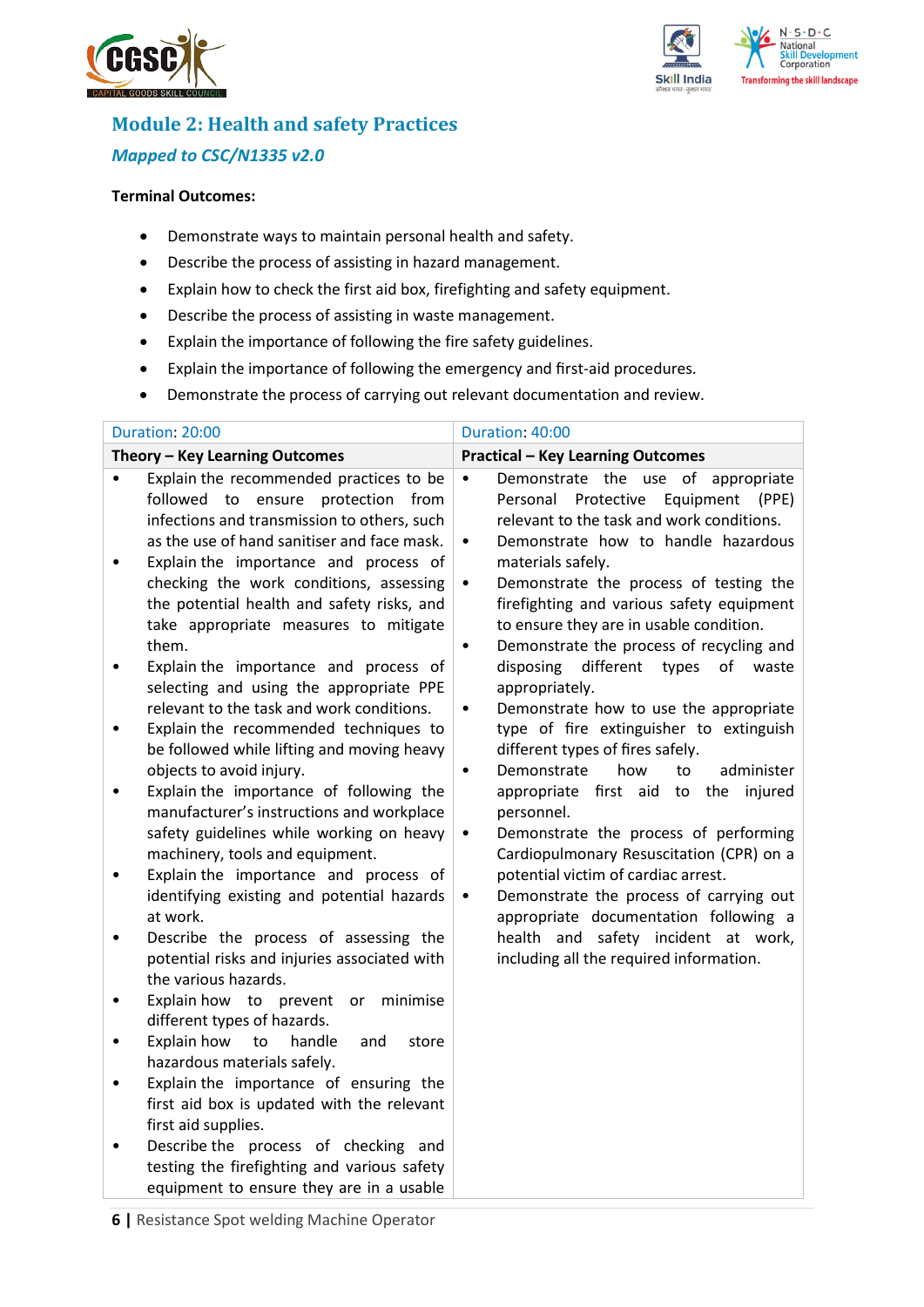





condition.

- Explain the criteria for segregating waste into appropriate categories.
- Describe the appropriate methods for recycling recyclable waste.
- Describe the process of disposing of the non-recyclable waste safely and the applicable regulations.
- Explain the use of different types of fire extinguishers to extinguish different types of fires.
- State the recommended practices to be followed for a safe rescue during a fire emergency.
- Explain how to request assistance from the fire department to extinguish a serious fire.
- Explain the appropriate practices to be followed during workplace emergencies to ensure safety and minimise loss to organisational property.
- State the common health and safety hazards present in a work environment, associated risks, and how to mitigate them.
- State the safe working practices to be followed while working at various hazardous sites and using electrical equipment.
- Explain the importance of ensuring easy access to firefighting and safety equipment.
- Explain the appropriate preventative and remedial actions to be taken in the case of exposure to toxic materials, such as poisonous chemicals and gases.
- Explain various causes of fire in different work environments and the recommended precautions to be taken to prevent fire accidents.
- Describe different methods of extinguishing fire.
- List different materials used for extinguishing fire.
- Explain the applicable rescue techniques to be followed during a fire emergency.
- Explain the importance of placing safety signs and instructions at strategic locations in a workplace and following them.
- Explain different types of first aid treatment to be provided for different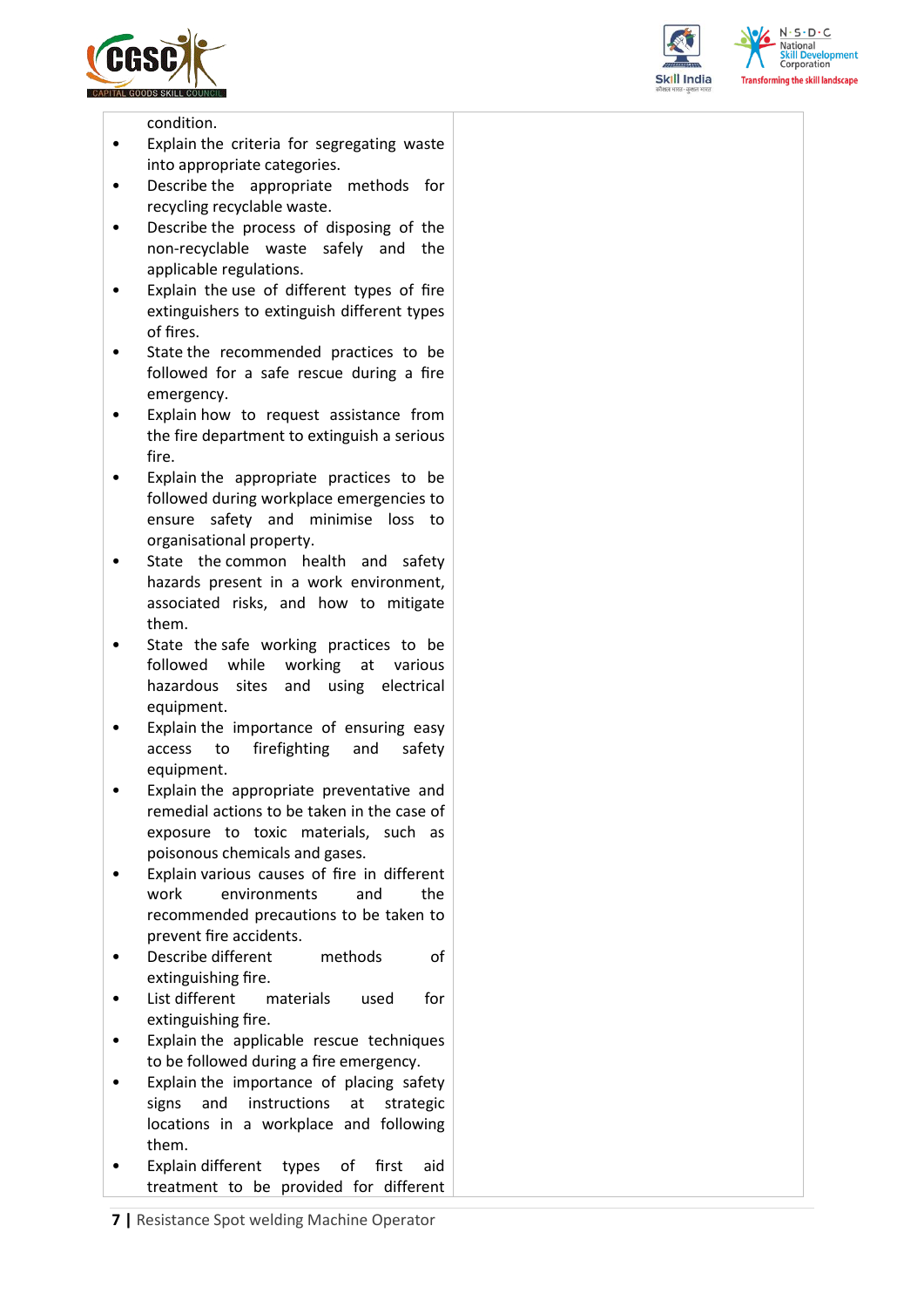





types of injuries.

- State the potential injuries associated with incorrect manual handling.
- Explain how to move an injured person safely.
- State various hazards associated with the use of various machinery, tools, implements, equipment and materials.
- Explain the importance of ensuring no obstruction and free access to fire exits.
- Explain how to free a person from electrocution safely.
- Explain how to administer appropriate first aid to an injured person.
- Explain how to perform Cardiopulmonary Resuscitation (CPR).
- Explain the importance of coordinating with the emergency services to request urgent medical assistance for persons requiring professional medical attention or hospitalisation.
- State the appropriate documentation to be carried out following a health and safety incident at work, and the relevant information to be included.
- Explain the importance and process of reviewing the health and safety conditions at work regularly or following an incident.
- Explain the importance and process of implementing appropriate changes to improve the health and safety conditions at work.

#### **Classroom Aids**

Computer, Projection Equipment, PowerPoint Presentation and Software, Facilitator's Guide, Participant's Handbook.

#### **Tools, Equipment and Other Requirements**

Personal Protective Equipment, Cleaning Equipment and Materials, Sanitizer, Soap, Mask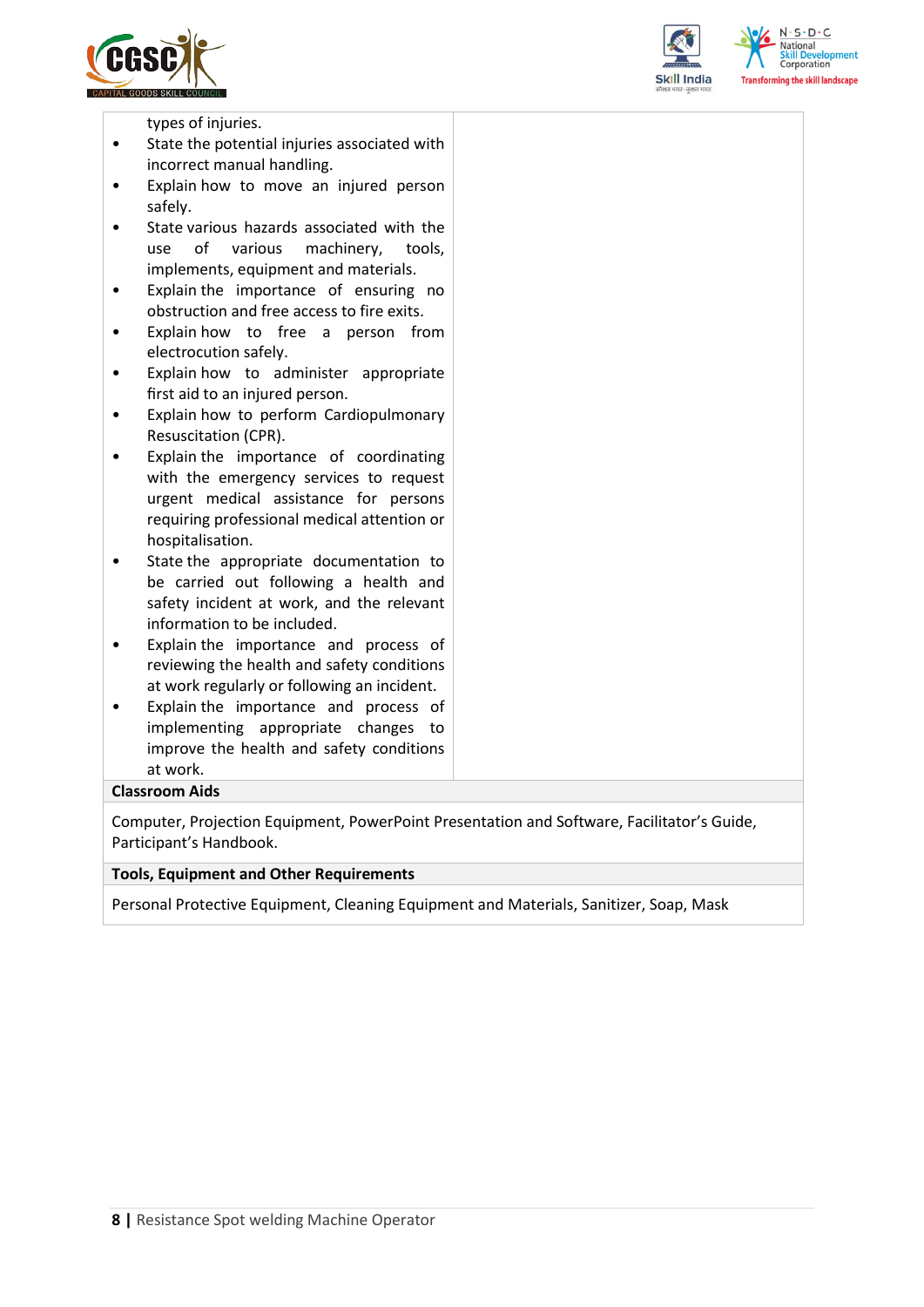



## **Module 3: Process of coordinating with co-workers to achieve work efficiency**

## *Mapped to CSC/N1336 v2.0*

#### **Terminal Outcomes:**

- Demonstrate ways to work and communicate effectively with co-workers.
- Discuss ways to promote diversity and inclusion at the workplace.

|        | Duration: 20:00                                                                                                                                                                                                 | Duration: 30:00                                                                                                                                                                                                      |
|--------|-----------------------------------------------------------------------------------------------------------------------------------------------------------------------------------------------------------------|----------------------------------------------------------------------------------------------------------------------------------------------------------------------------------------------------------------------|
|        | Theory - Key Learning Outcomes                                                                                                                                                                                  | <b>Practical - Key Learning Outcomes</b>                                                                                                                                                                             |
| ٠<br>٠ | Explain the importance and process of<br>effective communication in the workplace.<br>to<br>effective<br>Explain the<br>barriers<br>communication and how to overcome<br>them.                                  | Demonstrate the process of preparing the<br>$\bullet$<br>relevant documents and reports as per the<br>instructions,<br>providing<br>supervisor's<br>information<br>appropriate<br>clearly<br>and<br>systematically.  |
| ٠<br>٠ | Explain the importance of teamwork in an<br>organisation's and individual's success.<br>Explain the importance of active listening<br>in the work environment.                                                  | Demonstrate how to mentor and assist<br>$\bullet$<br>subordinates in the execution of their<br>work responsibilities.<br>Demonstrate the process of using various<br>$\bullet$                                       |
| ٠<br>٠ | State the appropriate techniques to be<br>followed for active listening.<br>Explain the importance of tone and pitch<br>ineffective communication.                                                              | resources efficiently to ensure maximum<br>utilisation and minimum wastage.<br>Demonstrate how to communicate clearly<br>$\bullet$<br>politely<br>to<br>ensure<br>effective<br>and<br>communication with co-workers. |
| ٠<br>٠ | Explain the importance of avoiding casual<br>expletives and unpleasant terms while<br>communicating professional circles.<br>Explain the importance of maintaining<br>discipline and ethical behaviour at work. | Demonstrate appropriate verbal and non-<br>$\bullet$<br>verbal communication that is respectful of<br>genders and disability.                                                                                        |
|        | State the<br>for<br>common<br>reasons<br>interpersonal conflict and how to resolve<br>them.                                                                                                                     |                                                                                                                                                                                                                      |
| ٠      | of developing<br>Explain the importance<br>effective<br>working<br>relationships<br>for<br>professional success.<br>Describe the process of expressing and<br>addressing grievances appropriately and           |                                                                                                                                                                                                                      |
| ٠      | effectively.<br>Explain the importance and process of<br>planning daily tasks to ensure their timely                                                                                                            |                                                                                                                                                                                                                      |
|        | completion and efficient use of time.<br>Explain the importance of adhering to the<br>limits of authority at work.<br>Explain the importance of following the                                                   |                                                                                                                                                                                                                      |
|        | applicable<br>quality<br>standards<br>and<br>timescales at work.<br>Explain the importance of coordinating                                                                                                      |                                                                                                                                                                                                                      |
|        | with co-workers to achieve the work<br>objectives efficiently.<br>Explain the<br>relevant<br>documentation                                                                                                      |                                                                                                                                                                                                                      |
|        | requirements.                                                                                                                                                                                                   |                                                                                                                                                                                                                      |

**9 |** Resistance Spot welding Machine Operator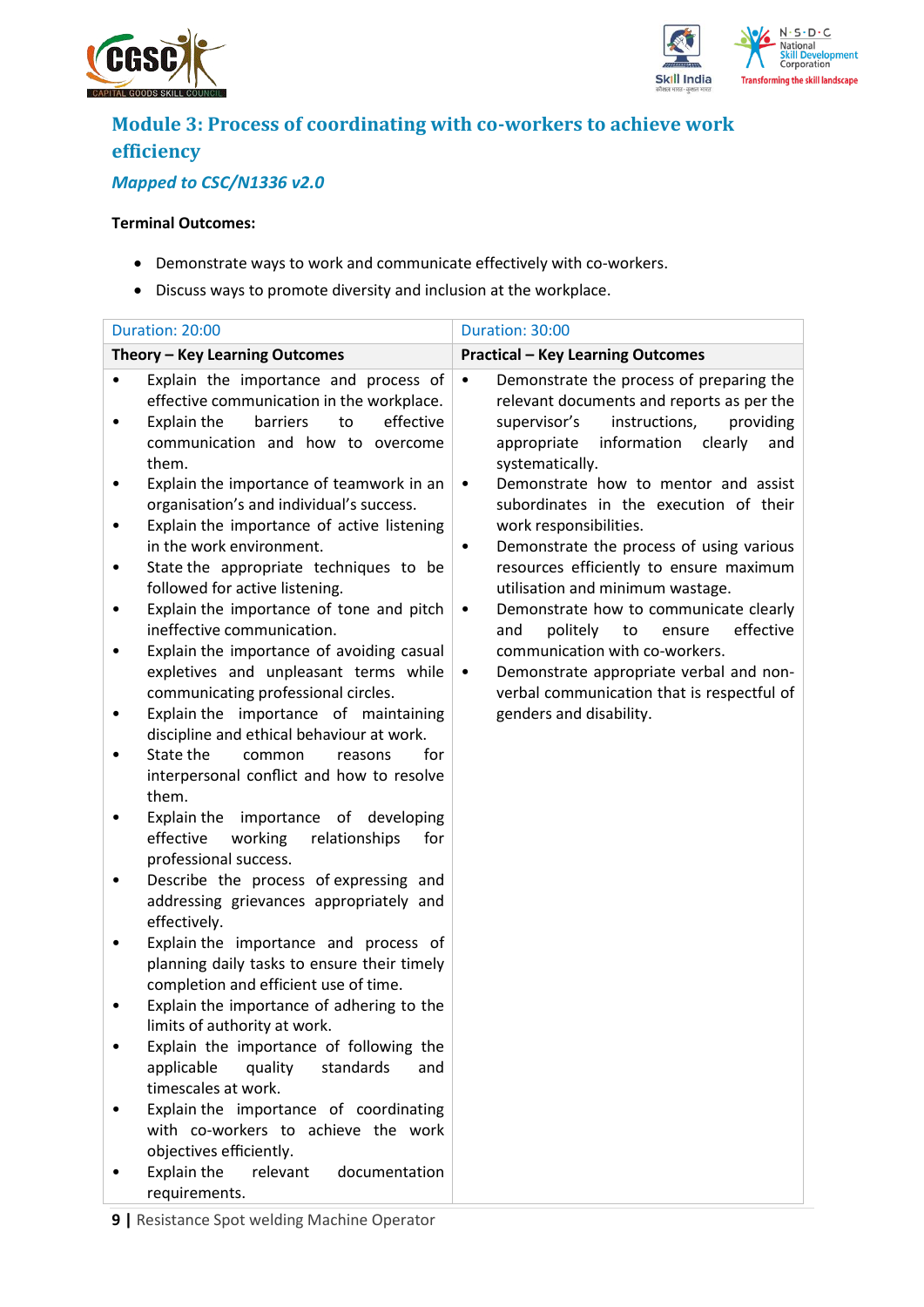



| importance of providing<br>Explain the<br>appropriate information clearly<br>and<br>systematically in work documents.<br>State the escalation matrix to be followed<br>to deal with out of authority tasks and<br>concerns.<br>Explain the importance and process of<br>mentoring and assisting subordinates in<br>execution<br>of their<br>the<br>work<br>responsibilities.<br>Explain how<br>to identify<br>possible<br>disruptions to work prevent them. |  |  |  |  |
|-------------------------------------------------------------------------------------------------------------------------------------------------------------------------------------------------------------------------------------------------------------------------------------------------------------------------------------------------------------------------------------------------------------------------------------------------------------|--|--|--|--|
| Explain how to use various resources<br>efficiently to ensure maximum utilisation                                                                                                                                                                                                                                                                                                                                                                           |  |  |  |  |
| and minimum wastage.<br>Explain the recommended practices to be                                                                                                                                                                                                                                                                                                                                                                                             |  |  |  |  |
| followed at work to avoid and resolve<br>conflicts at work.                                                                                                                                                                                                                                                                                                                                                                                                 |  |  |  |  |
| Explain the importance and process of                                                                                                                                                                                                                                                                                                                                                                                                                       |  |  |  |  |
| efficient and timely dissemination of                                                                                                                                                                                                                                                                                                                                                                                                                       |  |  |  |  |
| information to the authorised personnel.                                                                                                                                                                                                                                                                                                                                                                                                                    |  |  |  |  |
| Explain<br>the<br>procedure<br>to<br>report                                                                                                                                                                                                                                                                                                                                                                                                                 |  |  |  |  |
| inappropriate behaviour e.g., harassment.<br><b>Classroom Aids:</b>                                                                                                                                                                                                                                                                                                                                                                                         |  |  |  |  |
|                                                                                                                                                                                                                                                                                                                                                                                                                                                             |  |  |  |  |
| Training Kit (Trainer Guide, Presentations). Whiteboard, Marker, Projector, Laptop                                                                                                                                                                                                                                                                                                                                                                          |  |  |  |  |
| <b>Tools, Equipment and Other Requirements</b>                                                                                                                                                                                                                                                                                                                                                                                                              |  |  |  |  |
|                                                                                                                                                                                                                                                                                                                                                                                                                                                             |  |  |  |  |

NA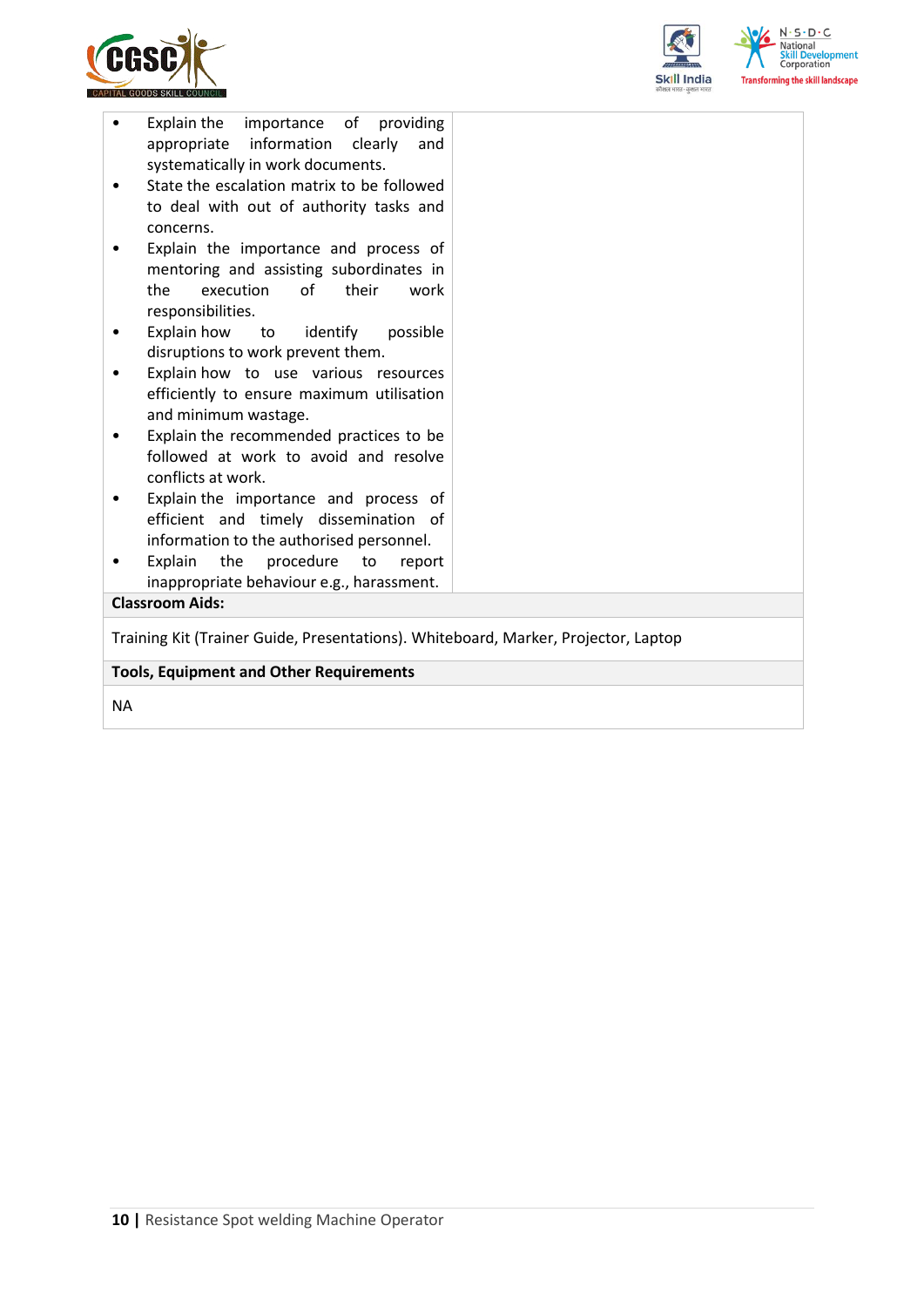



### **Module 4: Perform resistance spot welding process**

## *Mapped to CSC/N0206, v2.0*

### **Terminal Outcomes:**

- Identify tools and equipment required for resistance spot welding operations.
- Perform the steps to carry out preparatory activities such as lifting of workpiece, inspection of tools and equipment, selection of workpiece etc.
- Demonstrate the process of resistance spot welding.
- Perform the steps to carry out post-welding activities.

|   | Duration: 72:00                                                                                                                                                                                                                 | <b>Duration: 140:00</b>                                                                                                                                                                                                                       |
|---|---------------------------------------------------------------------------------------------------------------------------------------------------------------------------------------------------------------------------------|-----------------------------------------------------------------------------------------------------------------------------------------------------------------------------------------------------------------------------------------------|
|   | Theory - Key Learning Outcomes                                                                                                                                                                                                  | <b>Practical - Key Learning Outcomes</b>                                                                                                                                                                                                      |
| ٠ | Discuss basic principle of welding process.<br>Describe basic process of resistance spot<br>welding.                                                                                                                            | Read the drawing, WPS and job orders for<br>$\bullet$<br>identifying work requirements.<br>Apply appropriate ways of checking the<br>$\bullet$                                                                                                |
| ٠ | Describe different types of welds and<br>welding joints.                                                                                                                                                                        | input material, tools and equipment for<br>defects before use.                                                                                                                                                                                |
| ٠ | Describe different welding positions.<br>Discuss the information derived from the<br>orders,<br>Welding<br>Procedure<br>job<br>Specification (WPS) and<br>engineering<br>drawings and instructions received from<br>supervisor. | Demonstrate the<br>standard<br>operating<br>$\bullet$<br>procedure to use tools, equipment and<br>measuring instruments required during<br>job.<br>Show how to prepare the work area for<br>$\bullet$<br>welding activities.                  |
|   | List<br>tools,<br>measuring<br>instruments,<br>equipment, accessories, consumables and<br>input material required during resistance<br>spot welding work.                                                                       | Show how to set the resistance spot<br>$\bullet$<br>welding apparatus and its parameters as<br>per the work instructions.<br>Demonstrate the procedure of installing<br>$\bullet$                                                             |
|   | Explain the selection criteria of tools,<br>equipment, accessories, consumables,<br>measuring instruments and input material                                                                                                    | the work pieces and fixture on the<br>and<br>aligning<br>with<br>the<br>apparatus<br>electrodes.                                                                                                                                              |
|   | for the resistance spot welding work.<br>Discuss the organisational process of<br>collecting and arranging tools, equipment,<br>consumables,<br>accessories,<br>measuring<br>instruments and input material from the<br>store.  | organizational<br>specified<br>Demonstrate<br>$\bullet$<br>procedure of starting resistance spot<br>welding<br>machine<br>and<br>performing<br>resistance spot welding process in all<br>positions for producing different type of<br>joints. |
| ٠ | Discuss the need of adequate supply of<br>components and consumables during<br>welding.                                                                                                                                         | Read the measurement<br>gauges<br>$\bullet$<br>and<br>monitor the process parameters<br>and<br>machine operations to maintain<br>the                                                                                                          |
|   | Summarise the steps to be performed for<br>checking the input material, tools and<br>equipment before use.                                                                                                                      | quality standards.<br>Employ appropriate ways of measuring<br>$\bullet$<br>and comparing welded piece dimensions                                                                                                                              |
|   | Discuss the importance of maintaining<br>welding parameters as per the Work<br>Instructions (WI) and their impact on                                                                                                            | with the specified dimensions in the job<br>orders.<br>Apply appropriate ways to check that spot<br>٠                                                                                                                                         |
|   | quality and quantity of output product.<br>List the steps to be performed for<br>resistance spot welding process.                                                                                                               | welds are correctly pitched out and<br>located.<br>Show how to shut down the welding<br>٠                                                                                                                                                     |
|   | Describe various resistance spot welding<br>operations to produce different joints on                                                                                                                                           | equipment and remove the workpiece<br>after completion of welding activities.                                                                                                                                                                 |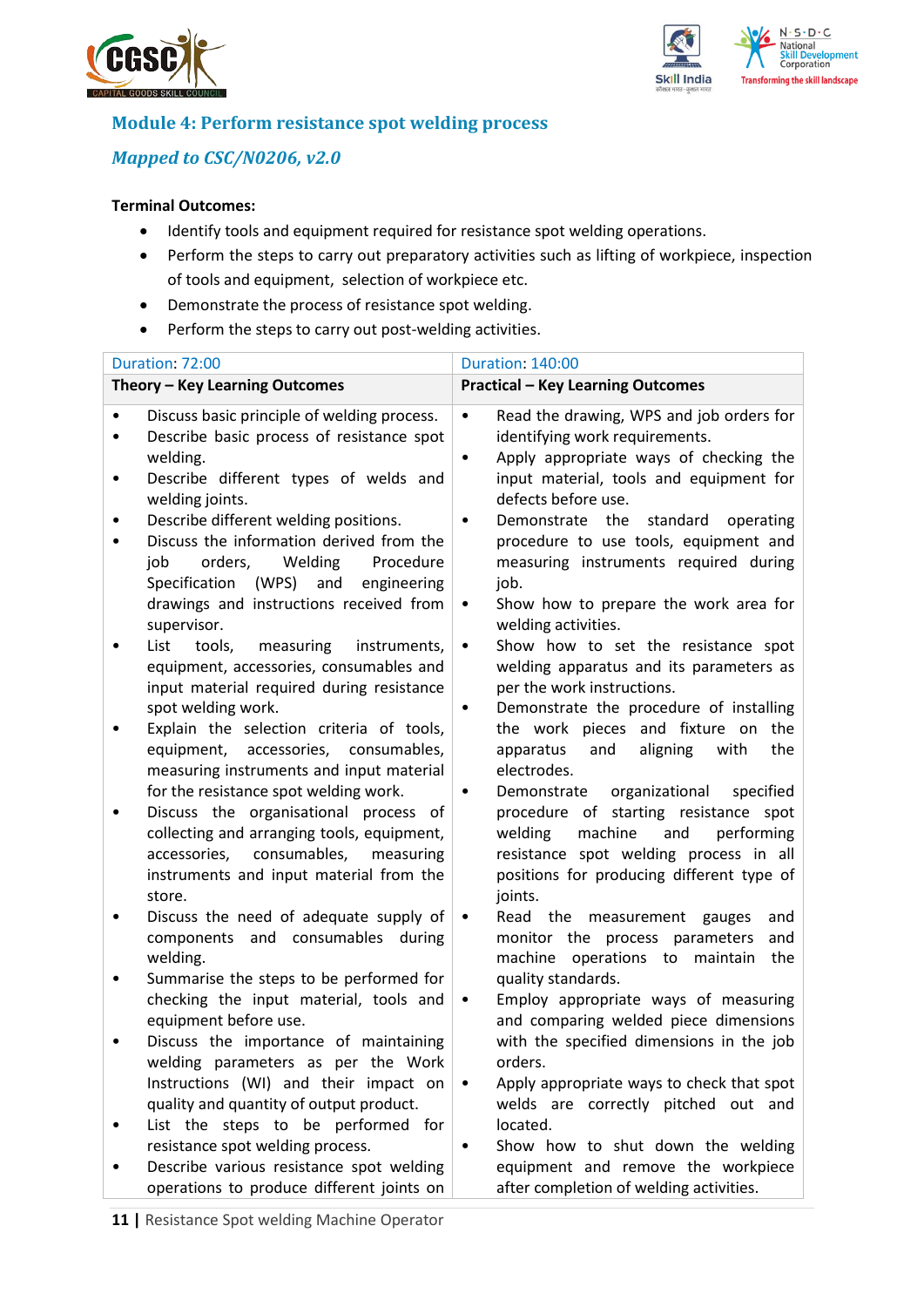



different forms of metal.

- Discuss the importance of monitoring process parameters and machine operations during the welding and correcting them as per the requirements.
- Discuss post welding processes like inspection, cleaning, maintenance etc.
- Explain methods of inspecting the quality of welded workpieces.
- List the commonly occurring defects and their remedies in the welded workpieces.
- Describe various testing techniques like visual, destructive and non-destructive.
- Discuss the process of segregating, tagging and storing of damaged and ok workpieces as per organisational guidelines.
- List different methods for disposing off waste material and scrap.
- Discuss the necessary precautions to avoid any hazard and accident during welding activities.
- Demonstrate appropriate inspection method to check the quality of welded workpieces.
- Employ appropriate testing methods like destructive and non-destructive tests for checking the quality of welded workpiece.
- Demonstrate procedure to segregate, tag and store welded pieces as per organisational guidelines.
- Demonstrate organisational procedure of cleaning and storing all the tools, machine and equipment after completion of work.
- Employ appropriate ways for checking the machine operations for any defects in the component.
- Show how to dispose waste as per organisational guidelines.
- Perform steps to report to the supervisor about any problems faced or anticipated during the complete process.

#### **Classroom Aids:**

Whiteboard, marker pen, projector

#### **Tools, Equipment and Other Requirements**

- Basic tool box, Work bench with vice
- Hammer, Chisel set, Centre punch 9mm x 127mm, Dividers 20 cm, Wire brush 15 cm x 3.7 mm, Spark lighter, Number punch 6 mm and letter punch 6 mm, Scriber 15 cm, Tongs holding
- Steel rule, Screw driver set, Hacksaw frame adjustable 30 cm, Magnifying glass 15 cm, Weld measuring gauge fillet and butt, file set, Steel tape 182 cm flexible in case, Try square
- Rubber hose clips, Spindle key (for opening cylinder valve), Pressure regulator oxygen double stage, Pressure regulator acetylene regulator, Tip cleaner, Outfit spanner
- Power hacksaw, Portable grinder
- Power source, Resistance spot welding set
- Dye penetrant test kit, Ultrasonic testing kit, Magnetic particle testing kit, X-ray testing kit
- Hand book, job orders, work order, completion material requests, and Technical Reference Books.
- **Safety materials**: Fire extinguisher, welding helmet, Leather sleeves, leather safety gloves, leather aprons, safety glasses with side shields, ear plug, safety shoes and first-aid kit
- **Cleaning material**: Tip cleaner, wire brush (M.S.), cleaning agents, cleaning cloth, waste container, dust pan and brush set, liquid soap, hand towel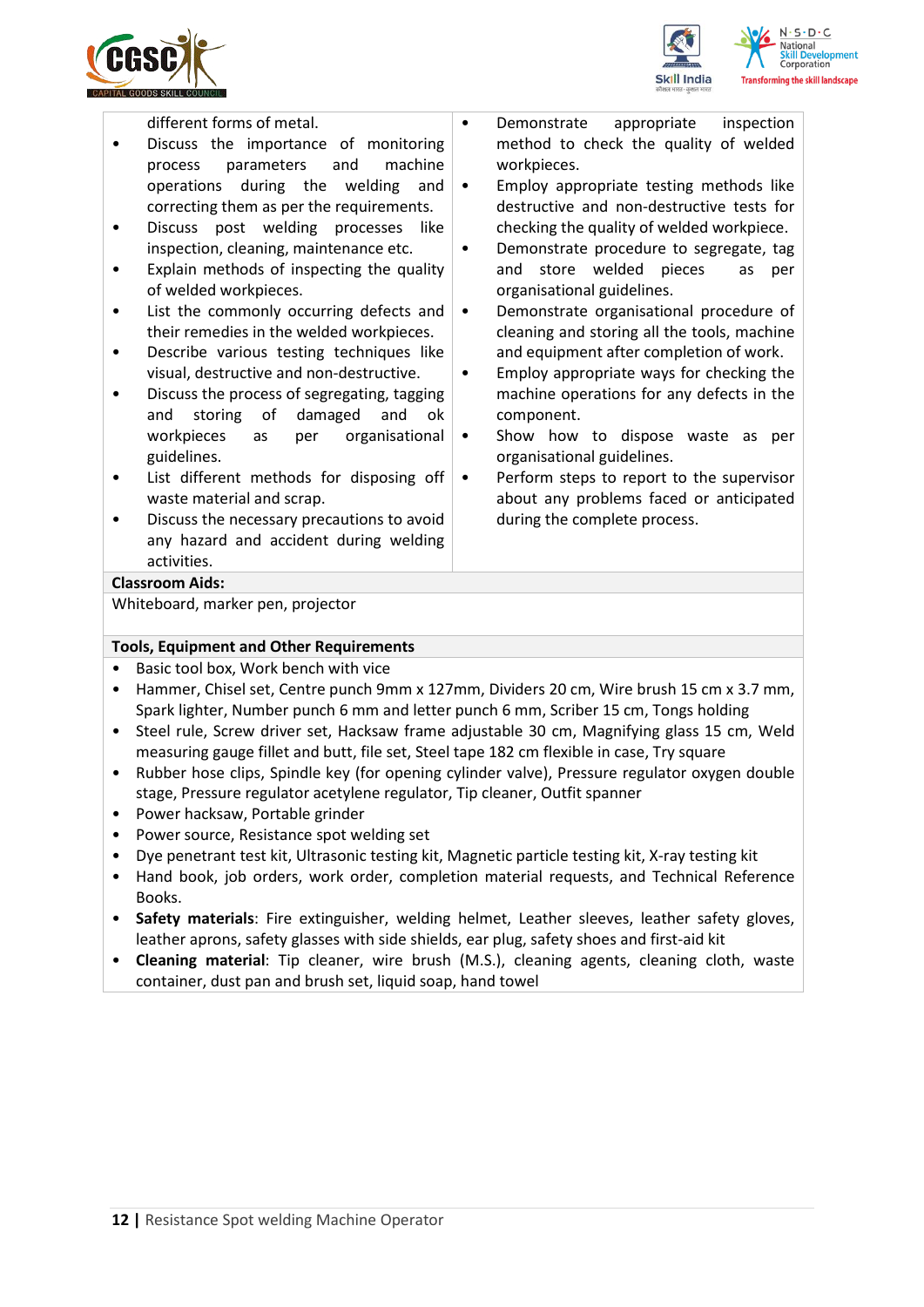



## **Annexure**

## <span id="page-12-0"></span>**Trainer Requirements**

| <b>Trainer Prerequisites</b>  |                |                                               |                       |                            |                       |                |
|-------------------------------|----------------|-----------------------------------------------|-----------------------|----------------------------|-----------------------|----------------|
| <b>Minimum</b><br>Educational | Specialization | <b>Relevant Industry</b><br><b>Experience</b> |                       | <b>Training Experience</b> |                       | <b>Remarks</b> |
| Qualification                 |                | Years                                         | <b>Specialization</b> | <b>Years</b>               | <b>Specialization</b> |                |
| Diploma                       | Mechanical     | 4                                             | Welding               | 1                          | Welding               | <b>NA</b>      |
| B.E/B.Tech                    | Mechanical     | 3                                             | Welding               | 1                          | Welding               | <b>NA</b>      |

| <b>Trainer Certification</b>               |                                |  |  |
|--------------------------------------------|--------------------------------|--|--|
| <b>Domain Certification</b>                | <b>Platform Certification</b>  |  |  |
| "Resistance Spot welding Machine Operator, | "Trainer, MEP/Q2601 v1.0"      |  |  |
| CSC/Q0206, version 2.0".                   | Minimum accepted score is 80%. |  |  |
| Minimum accepted score is 80%.             |                                |  |  |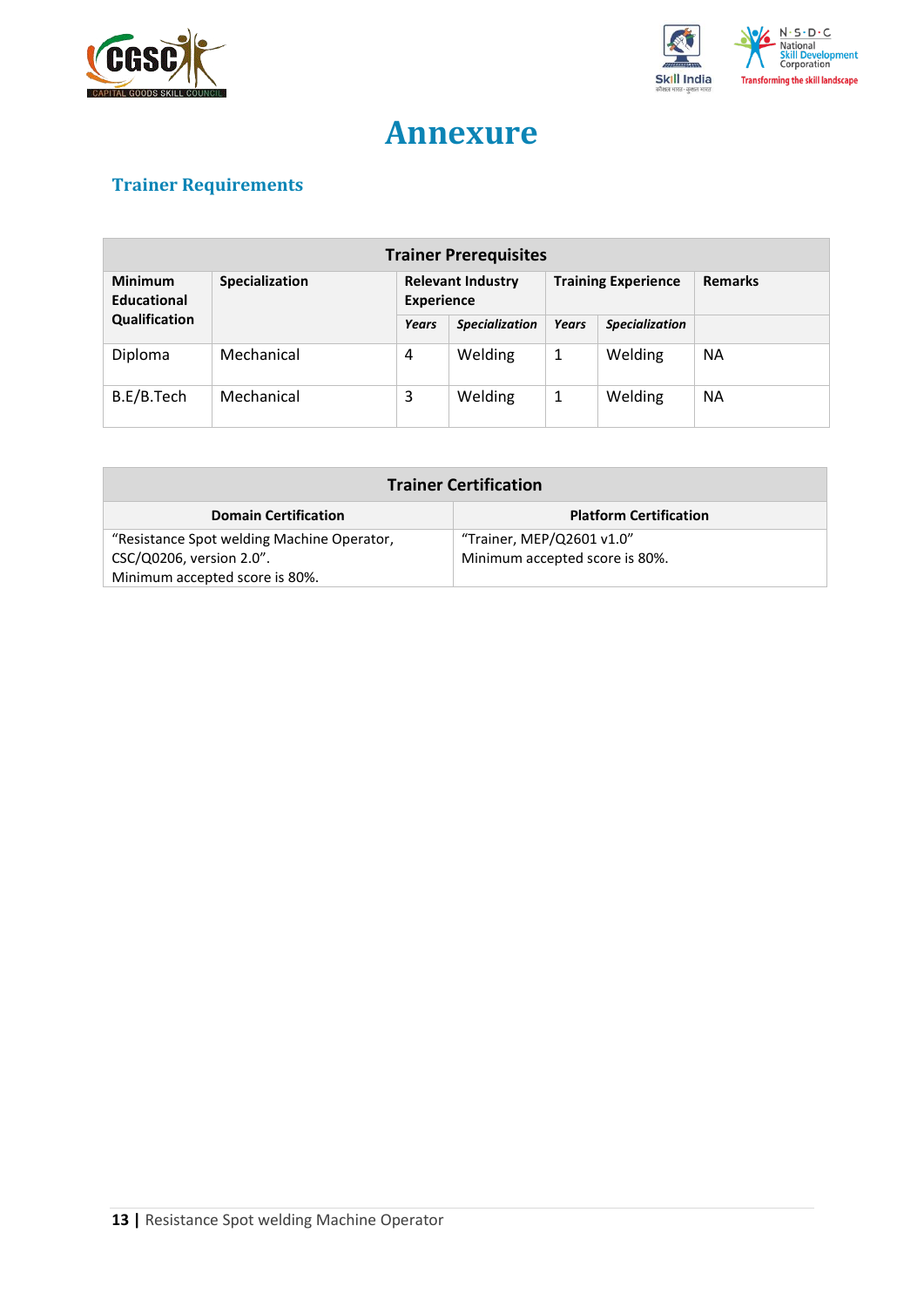

*`*

<span id="page-13-0"></span>



| <b>Assessor Prerequisites</b>        |                |       |                                               |       |                                                 |                |
|--------------------------------------|----------------|-------|-----------------------------------------------|-------|-------------------------------------------------|----------------|
| <b>Minimum</b><br><b>Educational</b> | Specialization |       | <b>Relevant Industry</b><br><b>Experience</b> |       | <b>Training/Assessment</b><br><b>Experience</b> | <b>Remarks</b> |
| Qualification                        |                | Years | <b>Specialization</b>                         | Years | <b>Specialization</b>                           |                |
| Diploma                              | Mechanical     | 4     | Welding                                       | 1     | Welding                                         | <b>NA</b>      |
| B.E/B.Tech                           | Mechanical     | 3     | Welding                                       | 1     | Welding                                         | <b>NA</b>      |

| <b>Assessor Certification</b>              |                                |  |  |
|--------------------------------------------|--------------------------------|--|--|
| <b>Domain Certification</b>                | <b>Platform Certification</b>  |  |  |
| "Resistance Spot welding Machine Operator, | "Assessor; MEP/Q2701 v1.0"     |  |  |
| CSC/Q0206, version 2.0".                   | Minimum accepted score is 80%. |  |  |
| Minimum accepted score is 80%.             |                                |  |  |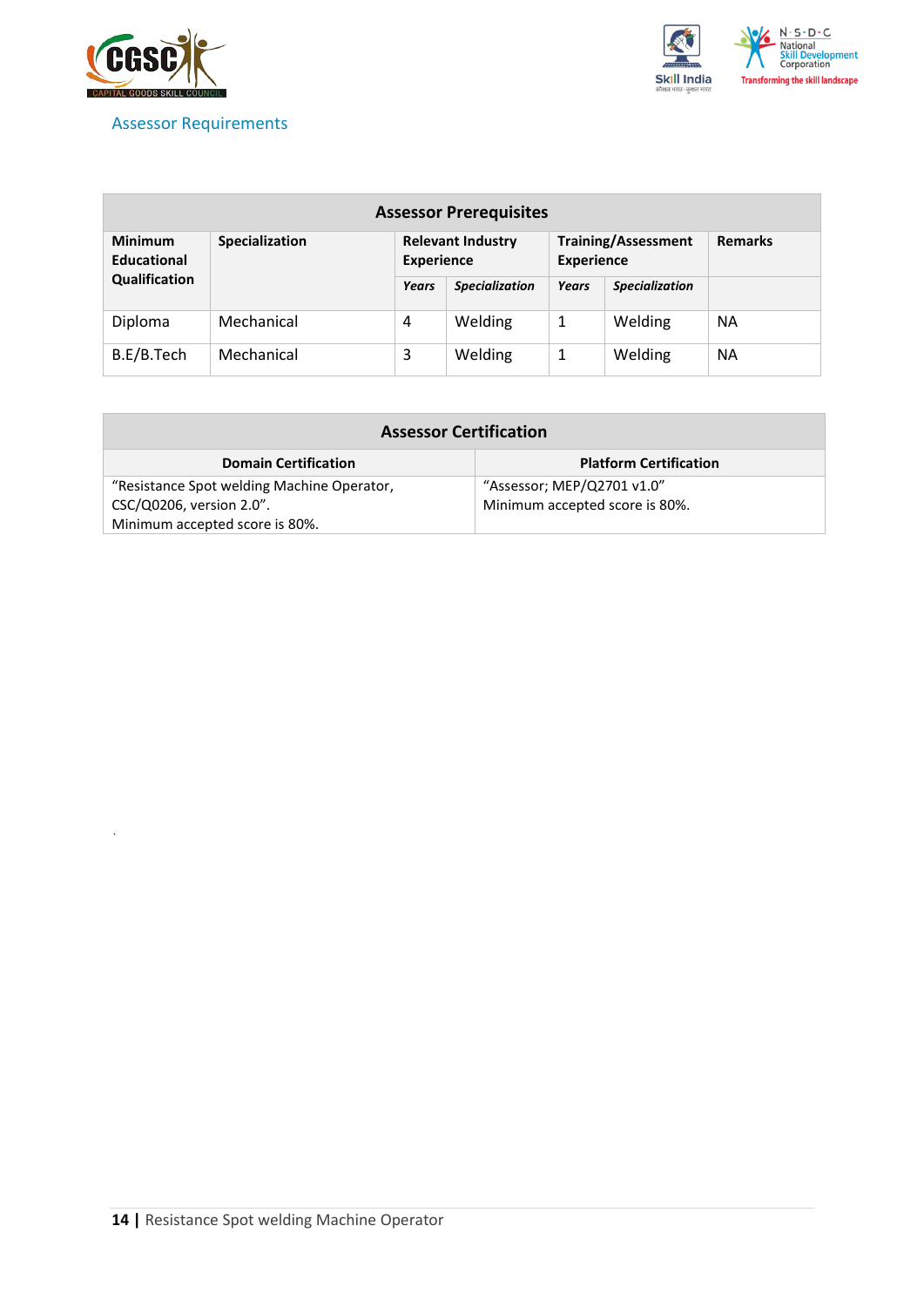



### <span id="page-14-0"></span>**Assessment Strategy**

- 1. Assessment System Overview:
	- Batches assigned to the assessment agencies for conducting the assessment on SDMS/SIP or email
	- Assessment agencies send the assessment confirmation to VTP/TC looping SSC
	- Assessment agency deploys the ToA certified Assessor for executing the assessment
	- SSC monitors the assessment process & records
- 2. Testing Environment:
	- Confirm that the centre is available at the same address as mentioned on SDMS or SIP
	- Check the duration of the training.
	- Check the Assessment Start and End time to be as 10 a.m. and 5 p.m.
	- If the batch size is more than 30, then there should be 2 Assessors.
	- Check that the allotted time to the candidates to complete Theory & Practical Assessment is correct.
	- Check the mode of assessment—Online (TAB/Computer) or Offline (OMR/PP).
	- Confirm the number of TABs on the ground are correct to execute the Assessment smoothly.
	- Check the availability of the Lab Equipment for the particular Job Role.
- 3. Assessment Quality Assurance levels / Framework:
	- Question papers created by the Subject Matter Experts (SME)
	- Question papers created by the SME verified by the other subject Matter Experts
	- Questions are mapped with NOS and PC
	- Question papers are prepared considering that level 1 to 3 are for the unskilled & semi-skilled individuals, and level 4 and above are for the skilled, supervisor & higher management
	- Assessor must be ToA certified & trainer must be ToT Certified
	- Assessment agency must follow the assessment guidelines to conduct the assessment
- 4. Types of evidence or evidence-gathering protocol:
	- Time-stamped & geotagged reporting of the assessor from assessment location
	- Centre photographs with signboards and scheme specific branding
	- Biometric or manual attendance sheet (stamped by TP) of the trainees during the training period
	- Time-stamped & geotagged assessment (Theory + Viva + Practical) photographs & videos
- 5. Method of verification or validation:
	- Surprise visit to the assessment location
	- Random audit of the batch
	- Random audit of any candidate
- 6. Method for assessment documentation, archiving, and access
	- Hard copies of the documents are stored
	- Soft copies of the documents & photographs of the assessment are uploaded / accessed from Cloud Storage
	- Soft copies of the documents & photographs of the assessment are stored in the Hard Drives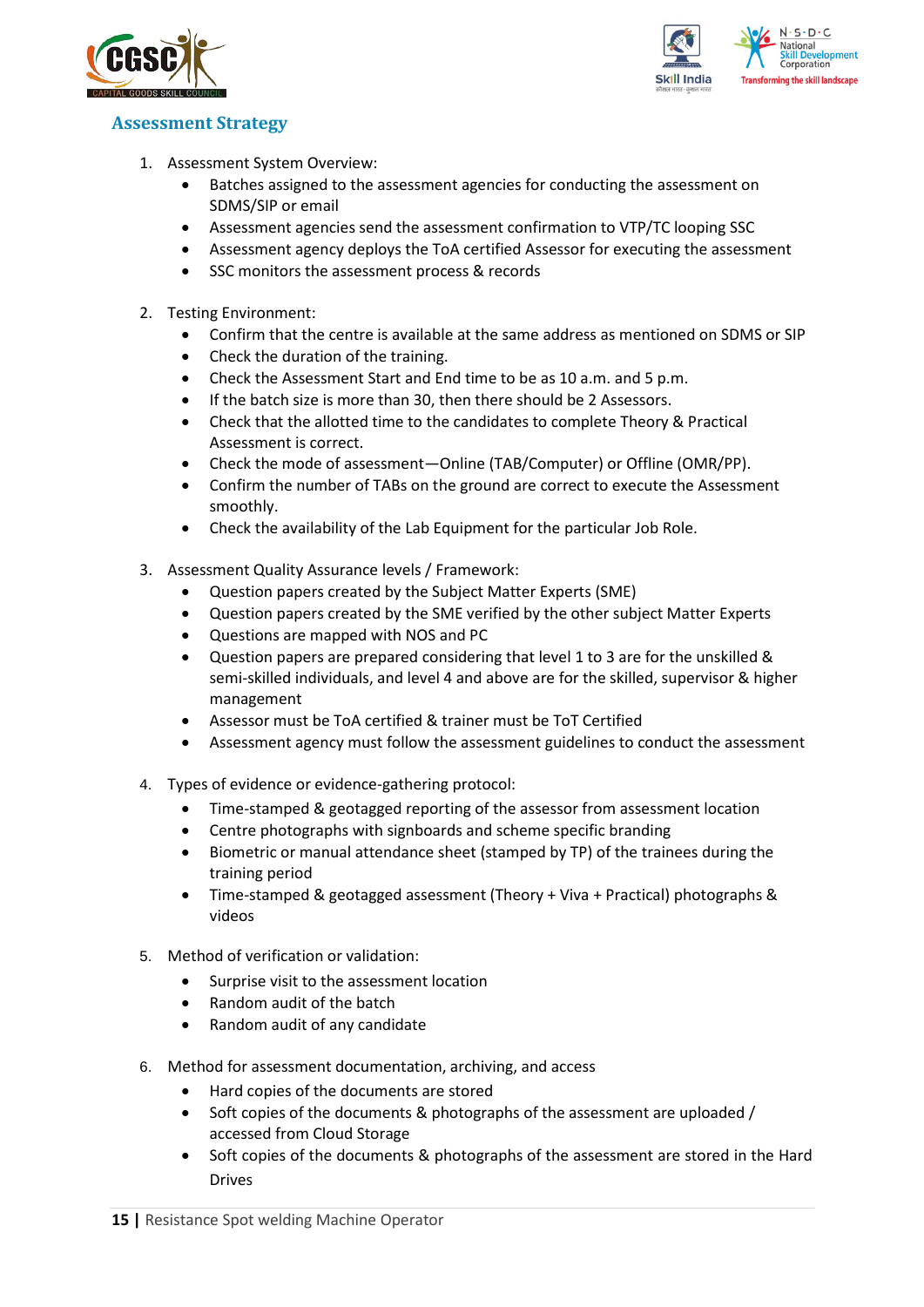

## <span id="page-15-0"></span>**References**



## <span id="page-15-1"></span>**Glossary**

| <b>Term</b>                            | <b>Description</b>                                                                                                                                                                                                                                                                                                                            |
|----------------------------------------|-----------------------------------------------------------------------------------------------------------------------------------------------------------------------------------------------------------------------------------------------------------------------------------------------------------------------------------------------|
| <b>Declarative</b><br><b>Knowledge</b> | Declarative knowledge refers to facts, concepts and principles that need to<br>be known and/or understood in order to accomplish a task or to solve a<br>problem.                                                                                                                                                                             |
| <b>Key Learning</b><br><b>Outcome</b>  | Key learning outcome is the statement of what a learner needs to know,<br>understand and be able to do in order to achieve the terminal outcomes. A<br>set of key learning outcomes will make up the training outcomes. Training<br>outcome is specified in terms of knowledge, understanding (theory) and<br>skills (practical application). |
| (M) TLO                                | On-the-job training (Mandatory); trainees are mandated to complete<br>specified hours of training on site                                                                                                                                                                                                                                     |
| OJT (R)                                | On-the-job training (Recommended); trainees are recommended the<br>specified hours of training on site                                                                                                                                                                                                                                        |
| <b>Procedural</b><br><b>Knowledge</b>  | Procedural knowledge addresses how to do something, or how to perform a<br>task. It is the ability to work, or produce a tangible work output by applying<br>cognitive, affective or psychomotor skills.                                                                                                                                      |
| <b>Training Outcome</b>                | Training outcome is a statement of what a learner will know, understand<br>and be able to do upon the completion of the training.                                                                                                                                                                                                             |
| <b>Terminal Outcome</b>                | Terminal outcome is a statement of what a learner will know, understand<br>and be able to do upon the completion of a module. A set of terminal<br>outcomes help to achieve the training outcome.                                                                                                                                             |